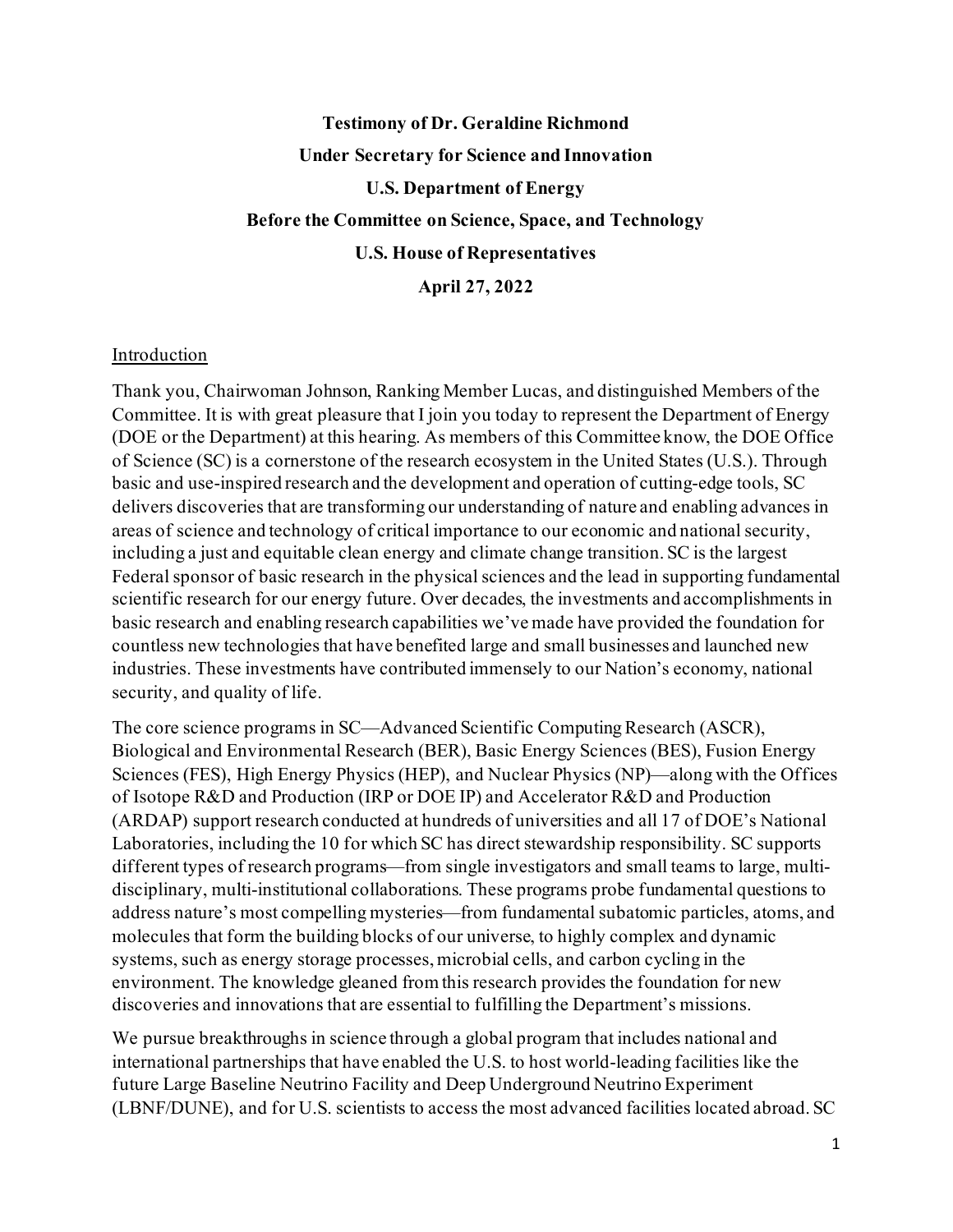has played an important role in the collaboration between the U.S. and the European Organization for Nuclear Research (CERN) at the Large Hadron Collider (LHC), the world's largest and highest-energy particle collider. This collaboration continues with the High Luminosity upgrade of the LHC accelerator and two large detectors, which will increase the particle collision rate and increase the reach for finding new physics.

The aforementioned advances in discovery science are enabled by investments in leading-edge capabilities and supporting infrastructure across the DOE national laboratories and the Nation. Many of the transformative scientific discoveries made by our research community are enabled by our stewardship of 28 scientific user facilities, which are available to all researchers based on the scientific merit of their proposed research. These tools include the world's most powerful computers, brightest X-ray light sources, most intense neutron sources, fastest information network, and specialized capabilities, such as nanofabrication and multiple modes of imaging, within centers for nanoscience and bio-characterization.

The expertise of the laboratory staff, and the research capabilities they help develop and operate, are invaluable assets that serve to advance the frontiers of fundamental scientific discovery, train the scientific and technical workforce in the U.S., and develop the tools and advanced instrumentation that keep our Nation at the forefront of innovation. The DOE National Laboratories are essential resources that the Nation turns to in emergencies. The complex is indispensable to the country's leadership in science and technology development to ensure our energy, economic, and national security.

In the sections below, I will discuss the Department's FY 2023 request for SC and describe our approach to ensuring we meet the needs of our community through both the research we fund and the support we provide for the development, construction, and operation of world-leading facilities.

#### Science Serving the Nation: The FY 2023 Office of Science Budget Request

The FY 2023 budget request for the DOE Office of Science (SC) balances competing priorities across the SC portfolio. The request supports forefront research to advance the frontiers of science, the construction and upgrade of world-leading scientific user facilities, and the operation and maintenance of these facilities. Each facet of this portfolio is essential to maintaining international competitiveness and advancing the energy, economic, and national security of the U.S. Every annual budget request is formulated with this portfolio approach to support our existing investments while simultaneously planning for future needs.

The FY 2023 request increases investments in Administration priorities including basic research on climate change and clean energy, artificial intelligence (AI) and machine learning (ML), and biopreparedness. SC's request for Reaching a New Energy Sciences Workforce (RENEW) initiative to expand targeted efforts to increase participation and retention of individuals from underrepresented groups in SC research activities is doubled relative to the FY 2022 appropriation. The FY 2023 request supports the launch of three new research initiatives: SC Energy Earthshots; Funding for Accelerated, Inclusive Research (FAIR); and Accelerate Innovations in Emerging Technologies (Accelerate). The Request also supports continued funding for priority areas including microelectronics, critical materials, quantum information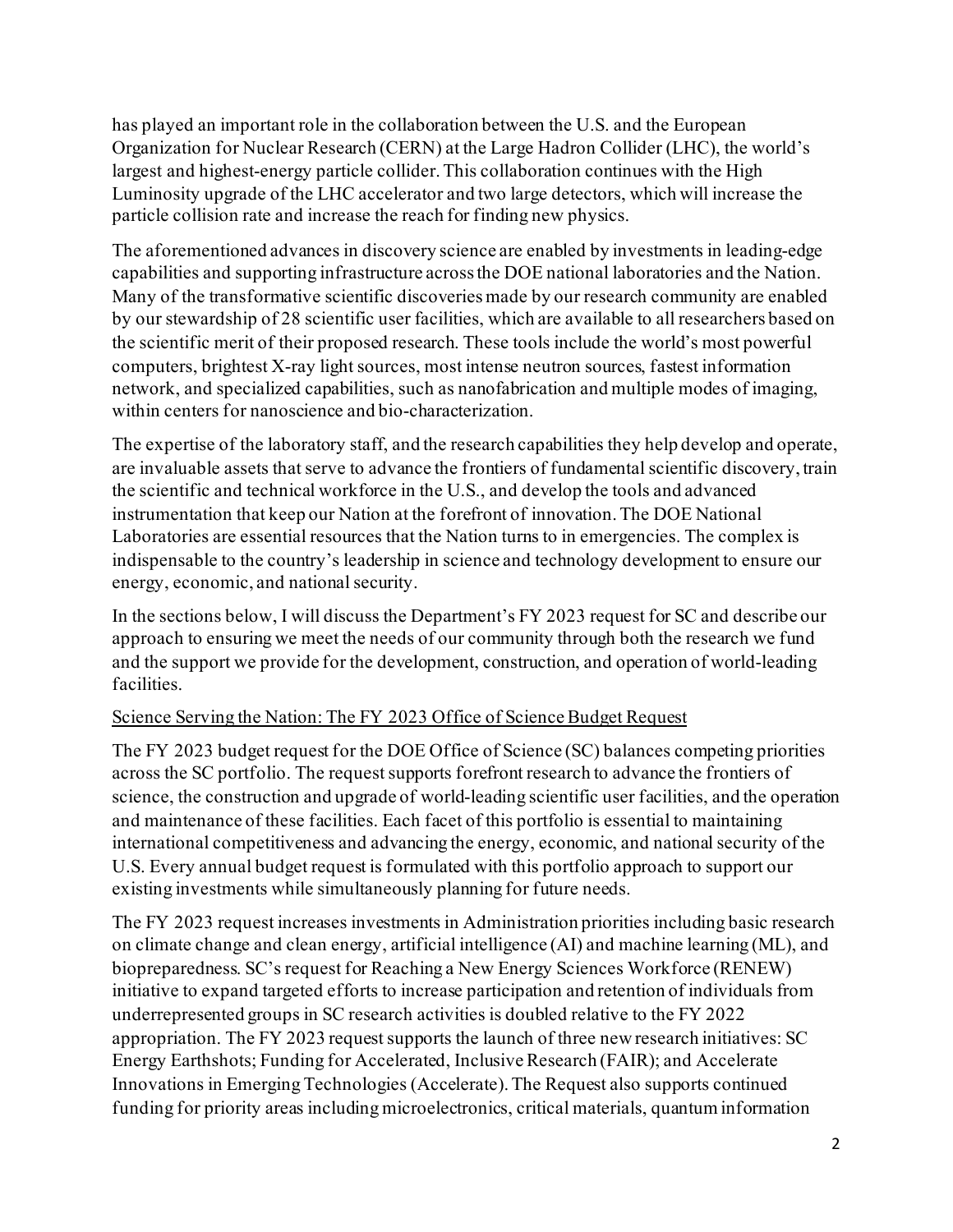science (QIS), exascale computing, fundamental science to transform manufacturing, and accelerator science and technology. These initiatives position SC to address new research opportunities through more collaborative, cross-program efforts.

The FY 2023 request will allow the Department to continue to support the development of the next generation of scientific tools to maintain U.S. leadership in scientific discovery and technology development to support our Nation's economic competitiveness and national security. Long-term plans for facilities are informed by the scientific community though advisory committees and strategic planning reports. This community input informs budget requests as priorities are considered across the SC programs. The requested funding for FY 2023 would allow the Department to fund its highest priority facility construction and upgrades projects.

For decades, SC has been successful in the planning, execution, and operation of many scientific facilities, machines, and instruments. Since 2010, the execution of these projects has been conducted by the SC project management process, which implements a tailored approach to DOE Order 413.3B, "Program and Project Management for the Acquisition of Capital Assets." As part of this process, SC continues its over 40 year old practice of using independent project reviews to critically assess project status. This process allows SC to draw upon subject matter experts from throughout the DOE laboratory complex, domestic and international academia, and other government agencies to evaluate and determine each project's readiness to proceed to the next phase. The SC project portfolio currently consists of 65 projects that are at various phases and that span 8 programs. Since 2010, 52 projects have been completed, 94% of which were within budget and schedule.

#### Extending the Boundaries of Knowledge: Major Projects to Advance Discovery Science

Each project in the SC portfolio brings new capabilities to keep our Nation at the leading edge of discovery science. I would like to elaborate on the status of a few select projects and discuss how the FY 2023 budget request supports continued progress on these critical scientific investments.

# *Long-Baseline Neutrino Facility and Deep Underground Neutrino Experiment*

When complete, LBNF/DUNE will be the centerpiece of a U.S.-hosted world-leading neutrino research facility that will use the world's most intense neutrino beam, created at Fermilab in Batavia, Illinois (Near Site), and large, sensitive underground detectors located 800 miles away at the Sanford Underground Research Facility in Lead, South Dakota (Far Site), to make transformative discoveries about the nature of our universe.The LBNF/DUNE construction project is a Federal, state, private, and international partnership developing and implementing particle accelerator and detector technology to enable world-leading research into the fundamental physics of neutrinos, which are simultaneously the most ubiquitous particles in the universe and among the most mysterious.

To optimize project execution, LBNF/DUNE has been reorganized into five subprojects to allow each element of the project to be baselined and executed when ready. The FY 2023 budget request of \$176 million for LBNF/DUNE will allow the Far Site activities to remain on a technically limited schedule while maintaining planned activities for the Near Site. The current planned funding profile will allow for the project to complete fabrication in 2031, with neutrino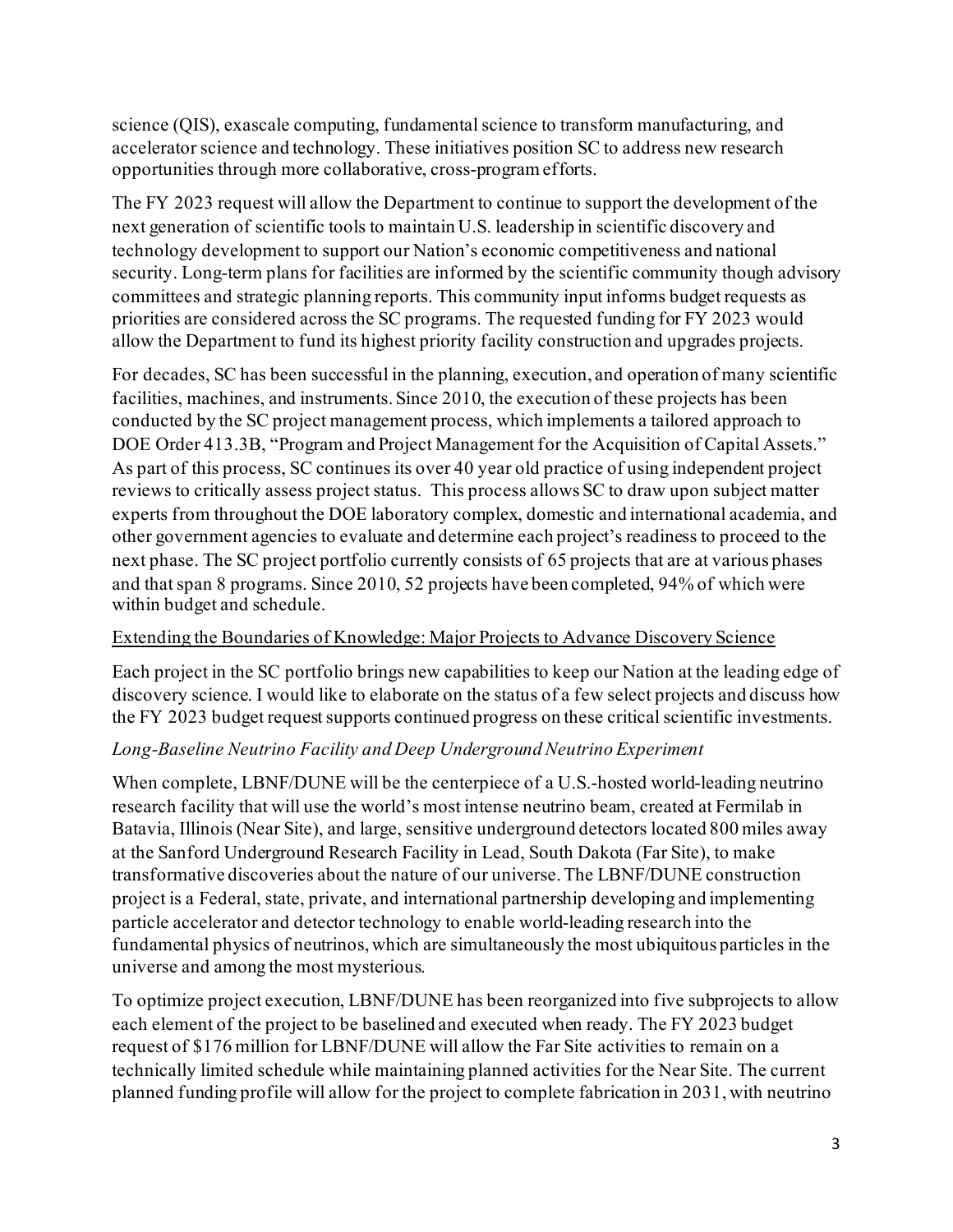beam physics starting at the end of 2030 and atmospheric neutrino and supernova studies starting in 2029.

# *ITER*

Fusion, the nuclear reaction that powers the stars and our Sun, is a potential source of inherently safe, non-carbon emitting, and virtually limitless energy. Harnessing fusion's power is the goal of the ITER research device, which is to be a key step between today's fusion energy research devices and tomorrow's fusion energy power plants. The ITER complex is a reactor-scale experimental research facility that is optimized to demonstrate the scientific and technical feasibility of fusion power. It will be the first-ever fusion device to gain access to the unexplored frontier of the burning plasma regime at reactor scale (greater than 500 megawatts), and therefore can deliver scientific and technical discoveries needed on the path toward a demonstration fusion reactor.

The international ITER Project brings together the financial and technical resources of the ITER Members. The U.S. Government, as an ITER Member, receives full access to the ITER design information and research data derived from its operation.The U.S. contributes about 9% of the total construction cost. The FY 2023 request for ITER construction is \$240 million, which includes financial contributions for the operation of the ITER Organization during construction. The U.S. in-kind hardware contributions are 68% complete and the U.S. has finished two of the 12 planned in-kind hardware contributions. The overall project is currently 76% complete to achieving "First Plasma" and 61% complete to achieving the start of "Deuterium-Tritium Operations." The impacts of the COVID-19 pandemic on the project's schedule are still being evaluated.

The FY 2023 budget request maintains DOE's support for the U.S. contributions to the ITER project. The science that will be enabled by ITER, and the technology being developed to realize this machine, are critical parts of the Department's ambitious strategy for supporting progress on fusion research and demonstration over the next decade so that fusion power can contribute significantly, and to realizing fusion power as a significant contributor to our effort to reach netzero emissions by mid-century.

# *Exascale Computing Initiative*

The Exascale Computing Initiative (ECI), a partnership between SC and the National Nuclear Security Administration (NNSA), is developing and deploying three exascale-capable computing systems with an emphasis on sustained performance for relevant applications and analytic computing to support DOE missions. ECI includes: the Exascale Computing Project (ECP), focused on the research, development, and deployment of the exascale applications and software ecosystem; the exascale system procurements and deployment of Frontier at Oak Ridge National Laboratory (ORNL), Aurora at Argonne National Laboratory (ANL), and El Capitan at Lawrence Livermore National Laboratory; and additional investments by NNSA and SC Programs for their mission-specific work. The FY 2023 Request includes \$227 million for SC's contribution to ECI, including \$150 million to deploy and operate Aurora and testbeds in support of the ECP project teams.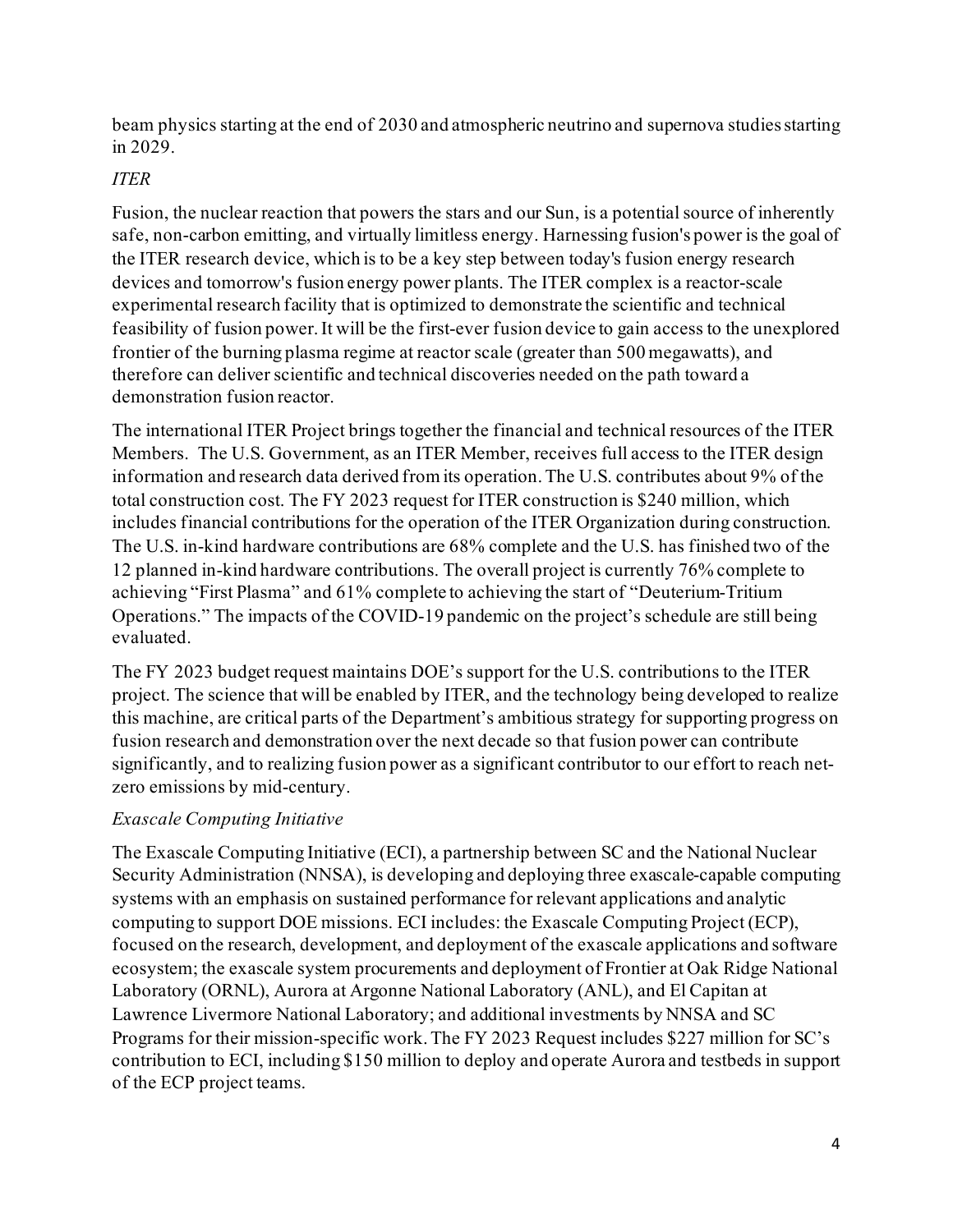Over the past six years, ECP has supported partnerships with vendors, the preparation of 21 science applications, and the development of an exascale software ecosystem that will effectively and efficiently execute on the planned exascale platforms. The Nation's first exascale platform, Frontier, was successfully delivered in 2021 and is currently being stabilized prior to acceptance testing. In late December 2021, Oak Ridge was able to run a test code that demonstrated Frontier's exascale capabilities while achieving excellent performance per watt, breaking the 20 megawatts per exaflop goal. In March 2022, an Independent Review Team found that ECP, which is scheduled to complete in early 2024, has a "well-defined lifecycle, processes, tools, and culture to deliver capabilities on schedule and on budget."

The ECI is poised to successfully deliver to the Nation's research community three exascale computers that will advance science and accelerate the pace of innovation. While not without its challenges, the success of ECI is a testament to the world-class expertise and best-in-class processes DOE has established to deliver world-leading scientific tools that meet, if not exceed, the original expectations of the community.

### *Linac Coherent Light Source-II*

When complete, the Linac Coherent Light Source-II (LCLS-II) at SLAC National Accelerator Laboratory (SLAC) will solidify the LCLS complex as the world's leader in ultrafast x-ray science for decades to come. The original LCLS, commissioned in 2009, was the world's first hard x-ray free electron laser (XFEL) facility, producing a high-brightness x-ray beam with properties vastly exceeding those of existing synchrotron x-ray sources in three key areas: peak brightness, coherence, and ultrashort pulses. The upgrades to the LCLS consist of two projects – the LCLS-II project and the HE (high energy) project (referred to as LCLS-II-HE). The LCLS-II project adds to the existing capabilities of LCLS to provide unprecedented atomic-scale resolution, capturing the structure and dynamic processes that occur in chemistry and biology in quadrillionths of a second (femtoseconds) with unmatched coherence and brightness. The HE project upgrade to higher photon energies will provide a discovery-class user facility that will revolutionize pharmacology, structural biology, chemistry, and materials science, as well as emerging technologies for clean energy, energy storage and transport, microelectronics, quantum information science, advanced manufacturing, and novel materials.

Final funding for the LCLS-II project was requested in FY 2022, so no additional funding for this project is requested in FY 2023. The LCLS-II project is making excellent progress, with the construction phase now complete. It has constructed a superconducting linear electron accelerator, or linac, housed in the existing linac tunnel at SLAC, including new undulators to generate a high-repetition-rate (near 1 million per second) coherent x-ray beam covering an energy range of 200 to 5,000 electron volts. The repetition rate will be increased by at least a factor of 1,000 over LCLS to yield unprecedented high-average-brightness x-rays that will be unique worldwide. When operational, LCLS-II will surpass LCLS in its capabilities, including spectral tuning range and brightness, as well as its capacity for serving experiments.

LCLS-II is currently in the commissioning phase. The cryogenics plant is operating 24 hours a day, 7 days a week to cool down the superconducting linac to 2 degrees above absolute zero before the electrons are injected into the accelerator to generate the first x-rays ("first light"),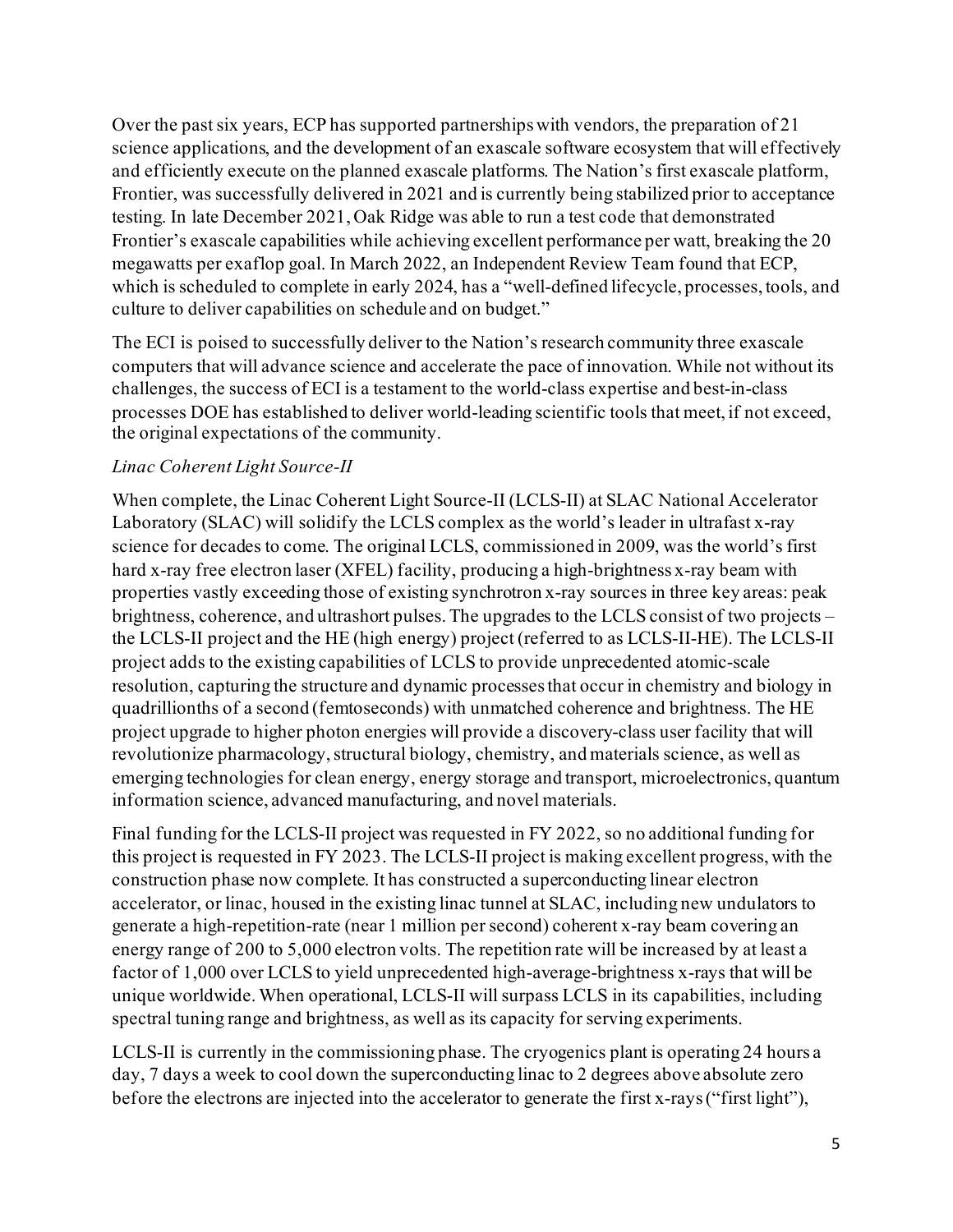currently anticipated by the end of calendar year 2022. The project completion is anticipated not later than January 31, 2024, with potential completion as early as April 2023. In the FY 2023 request, \$90M in funding is requested for the LCLS-II-HE project to support engineering, design, R&D, prototyping, long-lead procurements of construction items, and preparation for project baselining. As competing European and Asian XFEL facilities advance, the nearly complete LCLS-II project and the ongoing HE upgrade project will maintain American leadership in this field for decades.

#### Modernizing Critical Infrastructure for Science: The Science Laboratory Infrastructure Program

The FY 2023 SC budget request supports the Department's effort to pursue a robust portfolio of maintenance and modernization construction projects across the entire DOE laboratory complex. These projects are necessary for our continued innovation in the conduct of science itself to address modern problems, including the application of AI and automation to scientific discovery. The DOE National Laboratories were established from the 1940's to 1960's, with some approaching 80 years of service. The research facilities at these Laboratories—including general research laboratories, specialized research centers, accelerators, light sources, high-performance computers, and two nuclear reactors—are supported by general-purpose infrastructure and a vast network of utilities that form the backbone of each site.

The ten SC-stewarded laboratories alone comprise an infrastructure portfolio worth nearly \$22 billion, consisting of more than 1,600 buildings accounting for 24 million gross square feet, roads, utilities, and other supporting infrastructure assets on more than 18,000 acres of land. Unfortunately, almost half of these buildings are rated as substandard or inadequate to meet mission needs. In addition, nearly two-thirds of support infrastructure, including utility systems, are also rated as substandard or inadequate. The result is unplanned outages, costly repairs, elevated safety risks, and inefficiencies that are occurring at increasing frequency. The FY 2023 SC budget request will continue to support our effort to alleviate these deficiencies through funding new and sustaining existing general purpose infrastructure, as well as fostering safe, efficient, reliable, and environmentally responsible operations that support and enable the scientific and technological innovation for which the DOE laboratories are known.

SC laboratories conduct rigorous and consistent analyses of the condition, utilization, mission readiness, and resilience of the facilities and infrastructure that are most critical to mission accomplishment. Together, SC and its laboratories use these assessments to develop comprehensive Campus Strategies as part of the annual laboratory planning process. To support the core capabilities and achieve our scientific vision, each laboratory's Campus Strategy identifies needed activities and infrastructure investments. SC leadership uses these Campus Strategies to determine the facilities and infrastructure needs and priorities.

Infrastructure needs and priorities for all laboratories are evaluated annually by SC's Science Laboratories Infrastructure (SLI) program. The SLI program supports investments that focus on laboratory core infrastructure and operations. Continuing investments in core infrastructure (e.g., utility systems, site-wide services, and general-purpose facilities) ensures that facilities and utilities are either upgraded or replaced as they approach end-of-life. SLI projects are evaluated on mission readiness, cost savings (including energy and water), environmental safety and health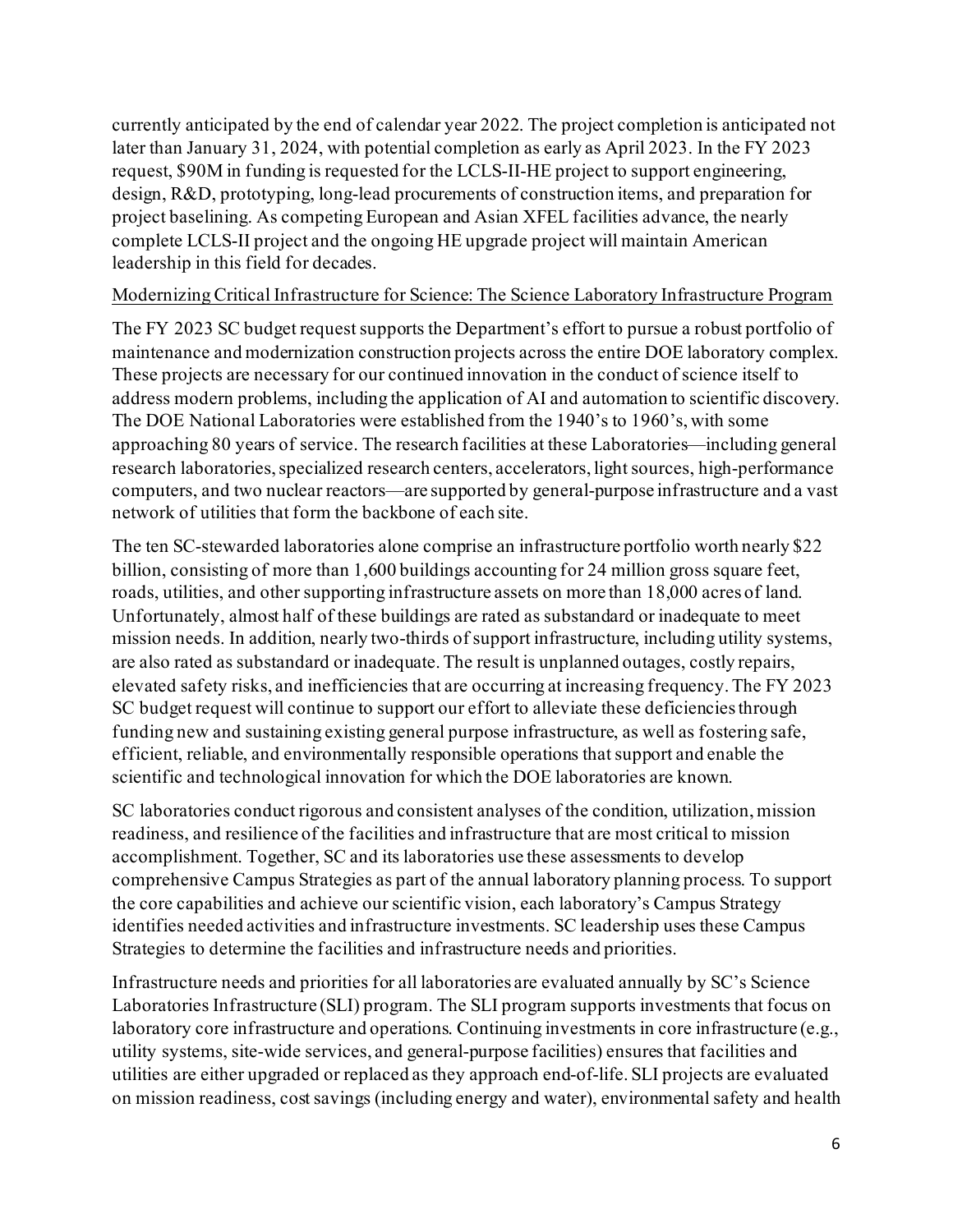issues, sustainability (including DOE net zero initiatives), resilience, and reliability.The SLI program maintains an active list of critical core infrastructure investment needs and works closely with the SC core science programs and the laboratories to prioritize projects that are critical for the mission. Priorities are evaluated continuously, and the highest priority projects are selected for funding upon entry into the corresponding execution year. For example, the SLI program is actively constructing the necessary future power requirements and reliability that will support the deployment of the Aurora exascale computer through the Electrical Capacity and Distribution Capability project at ANL. Likewise, the SLI program has recently initiated the Critical Utility Infrastructure Revitalization project at SLAC which willsupport the LCLS-II and LCLS-II-HE upgrade projects.

The SLI program funds line-item construction (LIC) projects and general plant projects (GPP) that improve SC's existing physical assets and installs new cutting-edge facilities that enable emerging science opportunities. Its current focus is on major utility systems in addition to general purpose laboratory facilities that are implemented with Line-Item Construction Projects and General Plant Projects. Modernizing infrastructure at the SC national laboratories, especially facilities and systems that are nearing the end of their useful life-cycle , will ensure that the critical needs of the future science initiatives and world class user facilities are met for decades to come while minimizing unwanted disruptions through resilience and reliability and ensuring safety and maintainability.

Over the past two decades, SLI has invested over \$1.1 billion in infrastructure and successfully completed 16 line-item projects. Since FY 2016, SLI has invested over \$200 million in general plant projects including approximately \$133 million in electrical and utility improvements, \$35 million in building improvements, and \$32 million in safety and sustainability. Despite these investments, there is a backlog of more than \$880 million of deferred maintenance across the 10 SC-stewarded labs. In order to drive down this backlog, SC is pursuing an aggressive funding strategy to support LIC projects and GPP so that more urgent action can be taken to address the Labs' infrastructure. Investing in projects to replace and modernize infrastructure at the Laboratory complex will reduce the deferred maintenance backlog. Additionally, supporting maintenance and infrastructure projects at the labs brings blue collar science, technology, and engineering jobs to our sites around the country.

#### Challenges: Addressing the Impacts of COVID-19 and Optimizing Operations of User Facilities

SC construction projects continue to be impacted by the COVID-19 pandemic due to increased costs of materials and labor and schedule delays due to supply chain shortages. These issues have introduced large uncertainties that are impacting project contingencies throughout the portfolio. We are continuing to fold these impacts into our project planning as we consider approaches for mitigation.

In the FY 2023 budget request, all of the scientific user facilities are funded at approximately 90% of optimum. SC strives to maintain a balanced portfolio that includes close to optimal funding for facilities. This leads to tough decisions and funding tradeoffs to support Administration and Departmental priorities. SC recognizes the need and is committed to